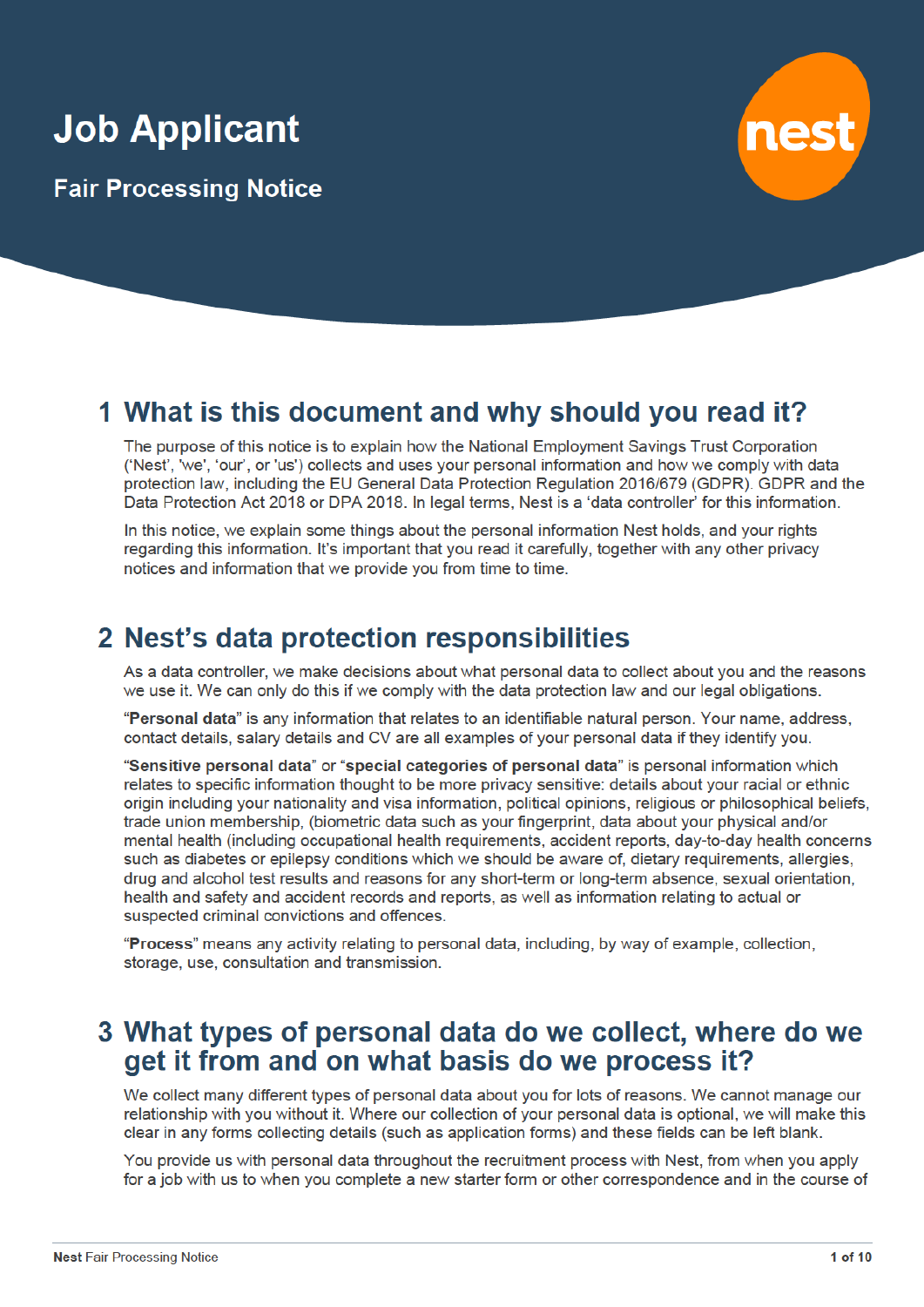Nest onboarding you as an employee. We also obtain some personal data from other sources (explained in the **Annex**), and create some personal data ourselves.

We process your personal data for particular purposes in connection with your possible future employment or engagement with us, and the management and administration of our business. We are required by law to have a lawful basis (i.e. a reason or justification) for processing your personal data. For some processing activities and depending on the circumstances, we consider that more than one lawful basis may be relevant –

There are **six** such permitted lawful bases for processing personal data. The **Annex** sets out the different purposes for which we process your personal data and the relevant lawful basis on which we rely for that processing. These bases may be:

- **Consent:** You have given your consent to the processing (please also see section **9**):
- **Contract:** It is necessary to perform your employment contract;
- **Legal obligation:** It is necessary for us to comply with a legal obligation;
- Legitimate interests: It is necessary for our legitimate interests or those of third parties;
- **Vital interests:** It is necessary in an emergency to save your life or protect you from serious harm (or to protect someone else); or
- Public task/interest: It is necessary to use a public authority to exercise our official authority or to perform a task in the public interest.

Please note that where we have indicated in the table in the **Annex** that our processing of your personal data is either:

- › necessary for us to comply with a legal obligation; or
- necessary for us to take steps, at your request, to perform our employment contract with you

and you choose not to provide the relevant personal data to us, we may not be able to continue our contract of employment with you.

We are required by law to treat certain categories of personal data with even more care than usual. These are the special categories of personal data explained earlier in this notice. Additional different lawful bases apply to them. The table in the **Annex** also sets out the different purposes for which we process your special category personal data and the relevant lawful basis on which we rely for that processing. We have included criminal-related data in this category.

The table explains the legal basis on which we use this type of personal data for the relevant purpose:

- **Explicit consent:** You have given your explicit consent to the processing (please also see section **8**);
- **Employment and social security/protection law:** It is necessary for your/our obligations and rights in the field of employment and social security and social protection law;
- **Vital interests:** It is necessary to protect the vital interests of the data subject or another person you or they are physically or legally incapable of giving consent;
- › **Legal claims:** It is necessary for our establishment, exercise or defence of legal claims;
- **Substantial public interest:** It is necessary for reasons of substantial public interest; or
- › **Preventative or occupational medicine:** It is necessary for preventive or occupational medicine, for the assessment of the working capacity of the employee.

It is your responsibility to make sure the personal data you provide to us is complete and accurate and you must help us to keep it accurate and up to date. If any of the personal information you have given to us changes please inform us without delay by contacting **careers@nestcorporation.org.uk**.

We may also convert your personal data into statistical or aggregated form to better protect your privacy so that you are not identified or identifiable from it. Anonymised data cannot be linked back to you. We may use it to conduct research and analysis, including to produce statistical research and reports. For example, to help us understand how many of our total workforce number are on secondments at any given time.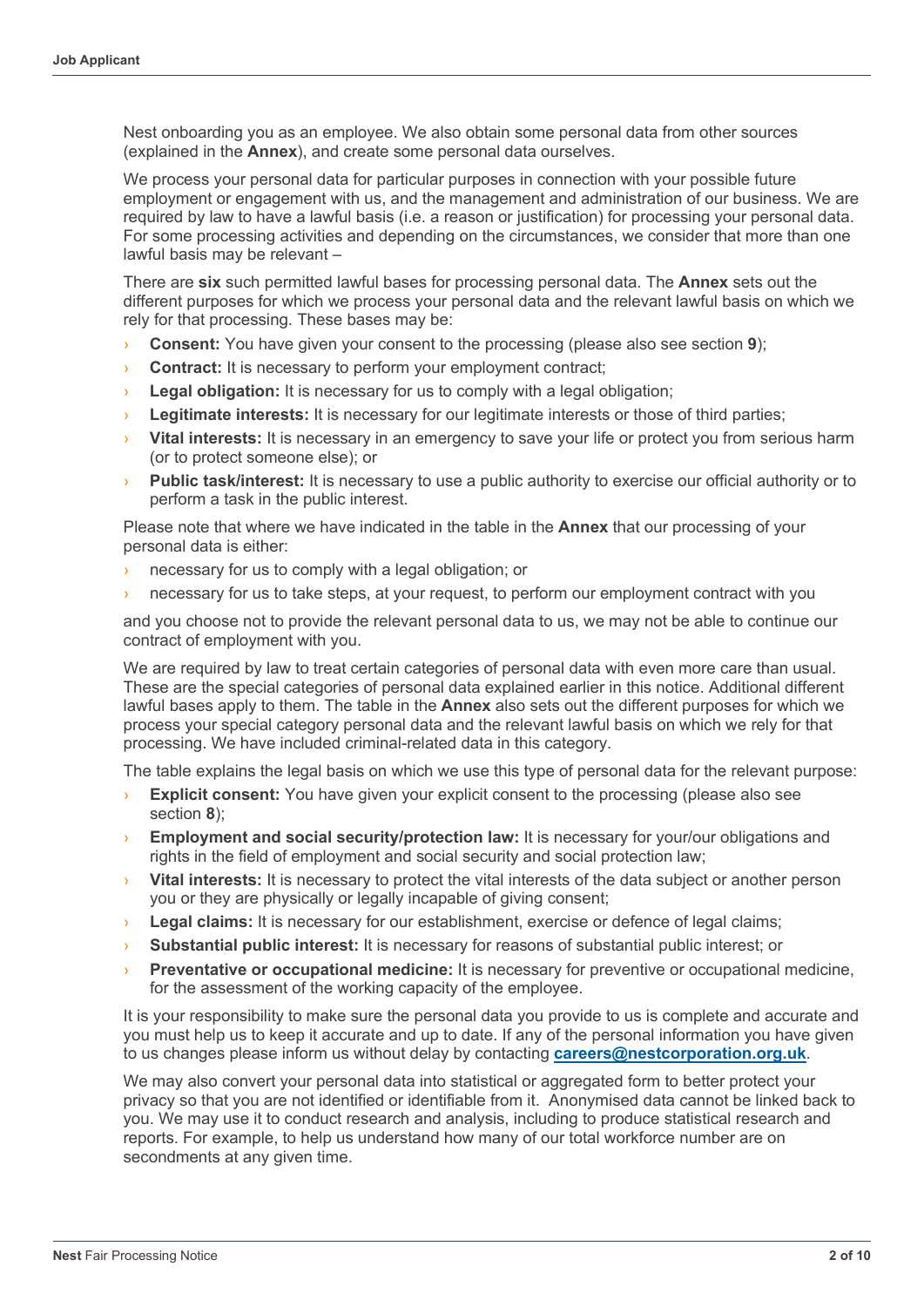We may produce Nest employer marketing materials, including employee case studies, videos and images for use both internally and externally. It is possible that special category data (sensitive personal data) might be disclosed, as well as personal data in the creation of these materials. In the event that you are invited to contribute to our employer marketing materials, Nest will seek your explicit consent before any materials are published either internally or externally.

We may use video-based assessments asking you to record a short video to respond to the assessment brief set by the recruiting line manager. In this instance you would be required to send your video back to Nest via a digital means such as social media or through an online portal. Video content will be handled securely and retained in line with our retention period. The use of video-based assessment is optional and if for any reason you are unable or unwilling to record and send Nest a video please let Nest know and we will arrange an alternative way for you to complete the assessment.

# **4 Who do we share your personal data with, and why?**

From time to time we may need to pass your personal data on to trusted third parties.

We may ask trusted third parties to carry out certain business functions for us on our behalf, such as the administration of our payroll and our IT support. We will disclose your personal data to these parties so that they can perform those functions. Before we disclose your personal data to other people, we will make sure that they have appropriate security standards in place to make sure your personal data is protected and we will enter into a written contract imposing appropriate security standards on them. Examples of these third-party service providers include service providers and sub-contractors, our payroll, HR and marketing service providers, and our IT systems software, maintenance, back-up, and server hosting providers.

In certain circumstances, we will also disclose your personal data to third parties who will receive it as controllers of your personal data in their own right for the purposes set out above, where the relevant disclosure is:

- if our organisation (or part of it) is reorganised or transferred, we may disclose or transfer your personal data as part of that reorganisation or transfer; and
- $\overline{\phantom{a}}$  if we need to disclose your personal data in order to comply with a legal obligation, to enforce a contract or to protect the rights, property or safety of our employees, customers or others.

We have set out below a list of the categories of recipients with whom we are likely to share your personal data:

- banks in relation to payments to you, employment-related benefits providers and other third parties in connection with your benefits (such as pension trustees);
- › consultants and professional advisors including legal advisors and accountants;
- › courts, court-appointed persons/entities, receivers and liquidators;
- › business partners and joint ventures;
- **I** trade associations and professional bodies;
- insurers:
- the Financial Conduct Authority, Pensions Regulators and the Department for Work and Pensions (DWP);
- the Financial Conduct Authority, governmental departments, statutory and regulatory bodies including the Information Commissioner's Office, the police and Her Majesty's Revenue and Customs;
- specifically in relation to employer marketing materials, with your explicit consent, your data may be shared with creative agencies involved in the production of marketing materials and may be published externally, for example on the Nest website and on other social media platforms like LinkedIn.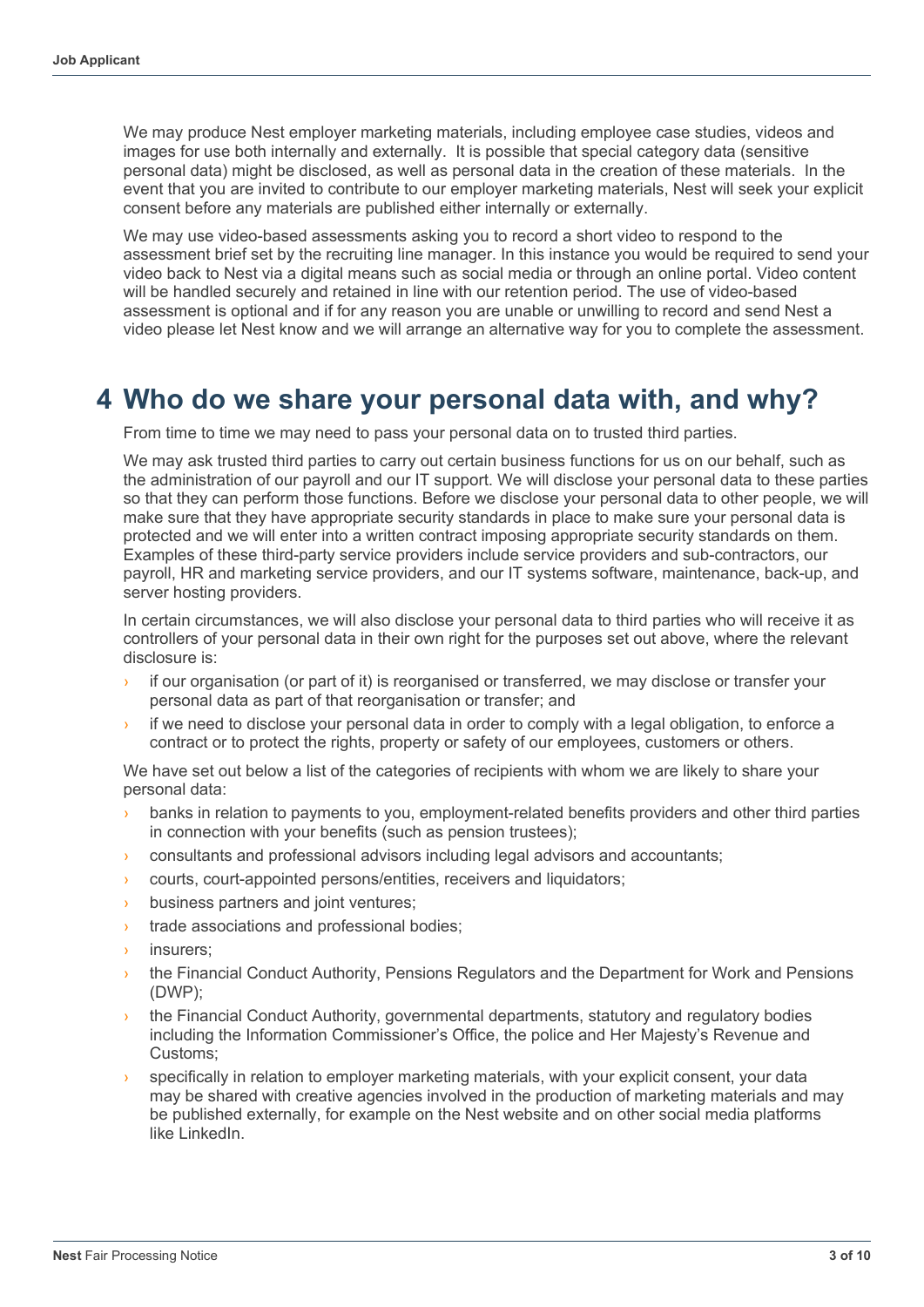# **5 Where in the world is your personal data transferred to?**

Some of the organisations that we share your personal information with may process it overseas. If any disclosures of personal data mean that your personal data will be transferred outside the European Economic Area, we will only make that transfer if:

- the country to which the personal data is to be transferred ensures an adequate level of protection for personal data;
- we have put in place appropriate safeguards to protect your personal data, such as Model Contract Clauses issued by the European Commission along with stringent security measures, (please contact **careers@nestcorporation.org.uk** if you wish to obtain a copy of these);
- the transfer is necessary for one of the reasons specified in data protection legislation, such as the performance of a contract between us and you; or
- › you consent to the transfer.

### **6 How do we keep your personal data secure?**

The security of your personal data is very important to us and we take this matter very seriously. We will take steps to ensure that appropriate security measures are in place to protect your personal data from unlawful or unauthorised processing and accidental loss, destruction or damage. We will ensure that third parties who we disclose your personal data to will do so as well. We will use appropriate procedures and security features to process and protect your information. We have in place a robust framework to ensure the security of your data. (For more information, please contact our Data Protection Officer **dpo@nestcorporation.org.uk**).The information security management systems operated by Nest and our IT managed services provider are all independently certified to the ISO 27001 standard.

# **7 How long do we keep your personal data for?**

We will keep your personal data during the recruitment process and then, after it ends, for as long as is necessary in connection with both our and your legal rights and obligations. This may mean that we keep some types of personal data for longer than others. This period will also depend on whether or not you become our employee and our employee privacy notice then explains this.

We will only retain your personal data for a limited period of time. This will depend on:

- any laws or regulations that we are required to follow;
- $\rightarrow$  whether we are in a legal or other type of dispute with each other or any third party;
- the type of information that we hold about you; and
- whether we are asked by you or a regulatory authority to keep your personal data for a valid reason.

Generally, your recruitment file will usually be held by us for a period of 12 months from the end of the process.

### **8 What happens to your personal data if your application is unsuccessful?**

Should you be unsuccessful in your application for the vacancy you have applied for, we may wish to keep your personal details on our records beyond the standard retention period if we think you may be suitable for another position in the future at Nest. By submitting a job application you are giving your consent for Nest to retain your personal details for up to 18 months after the initial recruitment process. Alternatively, if you would prefer that Nest do not retain your personal details beyond the standard retention period please notify us accordingly via email to **careers@nestcorporation.org.uk**.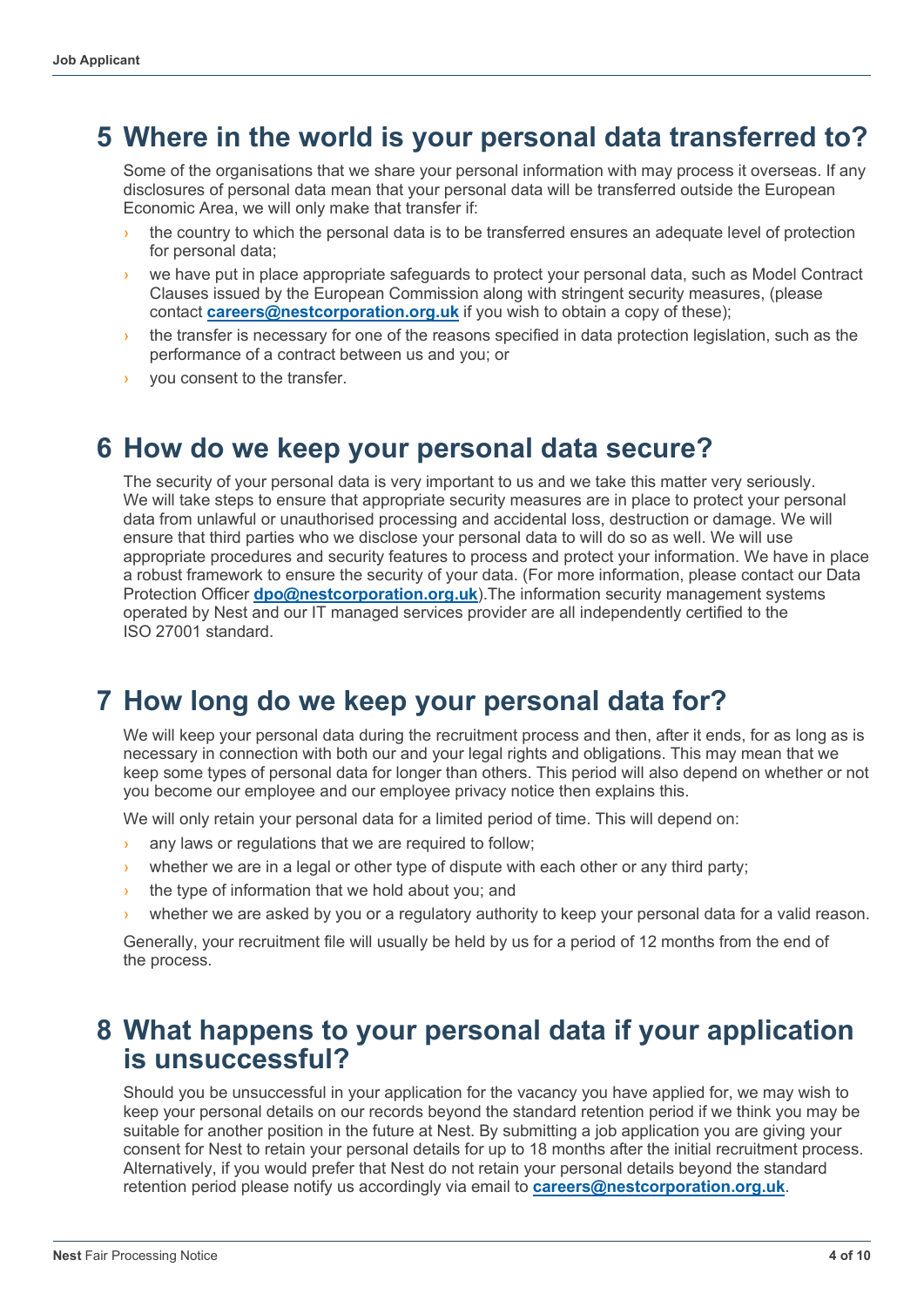Any personal data contained in any work-related correspondence or records may be retained for longer. dependant on the retention period of the record or file that your personal data is held on.

### 9 What are your rights in relation to your personal data and how can you exercise them?

You have certain legal rights in relation to any personal data about you which we hold.

Where our processing of your personal data is based on your consent you have the right to withdraw your consent at any time. If you do decide to withdraw your consent we will stop processing your personal data for that purpose, unless there is another lawful basis we can rely on - in which case, we will let you know. Your withdrawal of your consent will not impact any of our processing up to that point.

Where our processing of your personal data is necessary to perform a task carried out in the public interest or in exercise of official authority vested in Nest you can object to this processing at any time. If you do this, we will need to show either a compelling reason why our legitimate interests in such processing should continue, which overrides your interests, rights and freedoms or that the processing is necessary for us to establish, exercise or defend a legal claim.

| <b>Your right</b>                                                                         | What does it mean?                                                                                                                                                                                                                                                                                                                                                                    | <b>Limitations and conditions</b><br>of your right                                                                                                                                                                                                                                                                                                                                                                                                                                                         |
|-------------------------------------------------------------------------------------------|---------------------------------------------------------------------------------------------------------------------------------------------------------------------------------------------------------------------------------------------------------------------------------------------------------------------------------------------------------------------------------------|------------------------------------------------------------------------------------------------------------------------------------------------------------------------------------------------------------------------------------------------------------------------------------------------------------------------------------------------------------------------------------------------------------------------------------------------------------------------------------------------------------|
| <b>Right of</b><br>access                                                                 | Subject to certain conditions, you<br>are entitled to have access to your<br>personal data (this is more commonly<br>known as submitting a 'data subject<br>access request').                                                                                                                                                                                                         | If possible, you should specify the type<br>of information you would like to see to<br>ensure that our disclosure is meeting<br>your expectations.<br>We must be able to verify your identity.<br>Your request may not impact the rights<br>and freedoms of other people, for<br>example, the privacy and confidentiality<br>rights of other staff.                                                                                                                                                        |
| <b>Right to data</b><br>portability                                                       | Subject to certain conditions, you are<br>entitled to receive the personal data<br>which you have provided to us and<br>which is processed by us by automated<br>means, in a structured, commonly used<br>machine-readable format.                                                                                                                                                    | If you exercise this right, where possible<br>you should specify the type of<br>information you would like to receive<br>(and where we should send it) to ensure<br>that our disclosure is meeting your<br>expectations.<br>This right only applies if the processing<br>is based on your consent or on our<br>contract with you and when the<br>processing is carried out by automated<br>means (i.e. not for paper records). It<br>covers only the personal data that has<br>been provided to us by you. |
| <b>Rights in</b><br>relation to<br><i>inaccurate</i><br>personal or<br>incomplete<br>data | You may challenge the accuracy or<br>completeness of your personal data and<br>have it corrected or completed, as<br>applicable. You have a responsibility to<br>help us to keep your personal<br>information accurate and up to date.<br>We encourage you to notify us of<br>any changes regarding your personal<br>data as soon as they occur,<br>including changes to your contact | Please always check first whether there<br>are any available self-help tools to<br>correct the personal data we process<br>about you.<br>This right only applies to your own<br>personal data. When exercising this<br>right, please be as specific as possible.                                                                                                                                                                                                                                           |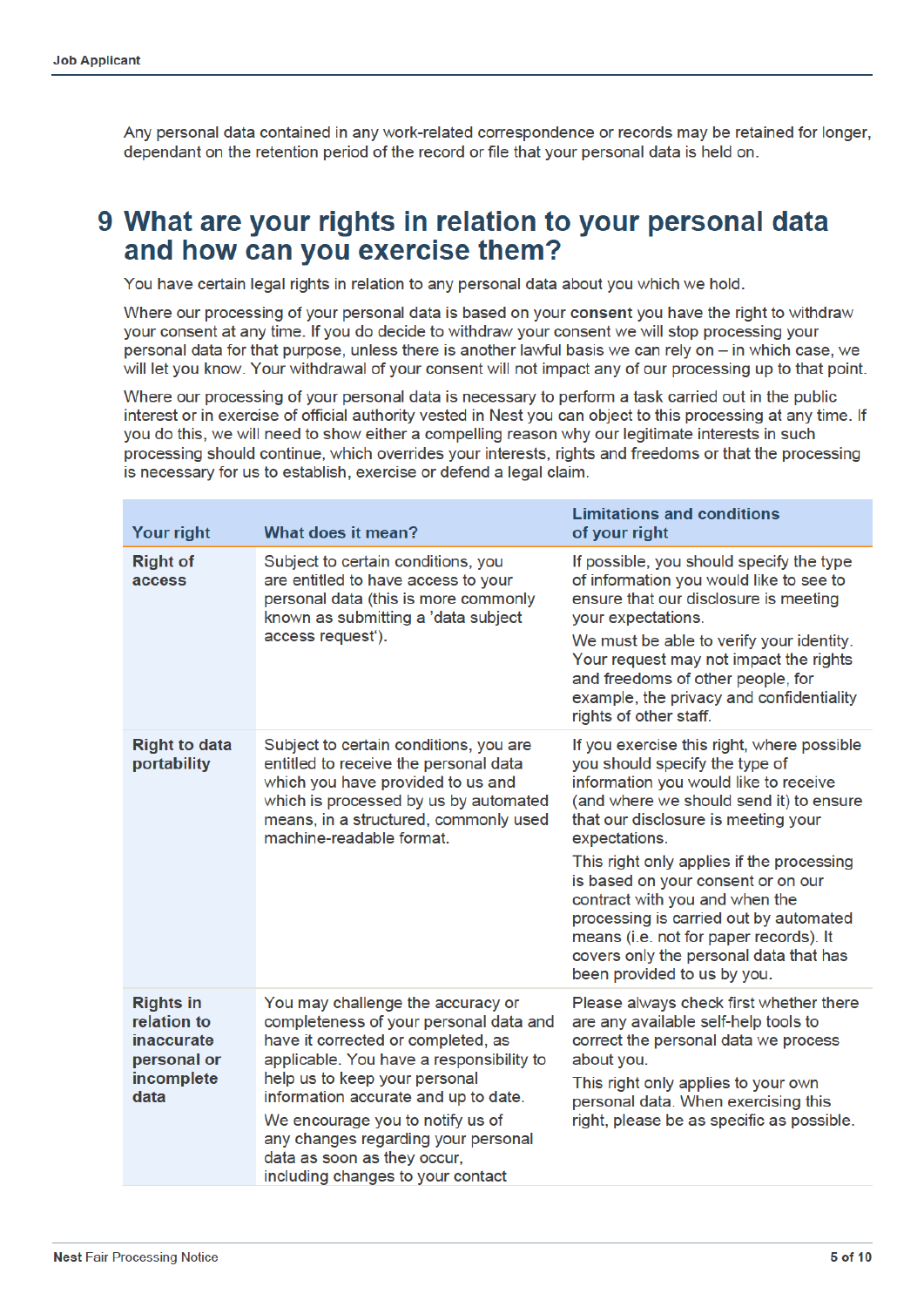| <b>Your right</b>                                                  | What does it mean?                                                                                                                                                                                                                                                                      | <b>Limitations and conditions</b><br>of your right                                                                                                                                                                                  |
|--------------------------------------------------------------------|-----------------------------------------------------------------------------------------------------------------------------------------------------------------------------------------------------------------------------------------------------------------------------------------|-------------------------------------------------------------------------------------------------------------------------------------------------------------------------------------------------------------------------------------|
|                                                                    | details, telephone number, or<br>immigration status.                                                                                                                                                                                                                                    |                                                                                                                                                                                                                                     |
| <b>Right to object</b><br>to or restrict<br>our data<br>processing | Subject to certain conditions, you have<br>the right to object to or ask us to restrict<br>the processing of your personal data.                                                                                                                                                        | As stated above, this right applies<br>where our processing of your personal<br>data is necessary for our legitimate<br>interests. You can also object to our<br>processing of your personal data for<br>direct marketing purposes. |
| <b>Right to</b><br>erasure                                         | Subject to certain conditions, you are<br>entitled to have your personal data<br>erased (also known as the 'right to be<br>forgotten'), e.g. where your personal<br>data is no longer needed for the<br>purposes it was collected for, or where<br>the relevant processing is unlawful. | We may not be in a position to erase<br>your personal data, if for example, we<br>need it to (i) comply with a legal<br>obligation, or (ii) exercise or defend<br>legal claims.                                                     |
| <b>Right to</b><br>withdrawal of<br>consent                        | As stated above, where our processing<br>of your personal data is based on your<br>consent you have the right to withdraw<br>your consent at any time.                                                                                                                                  | If you withdraw your consent, this will<br>only take effect for future processing.                                                                                                                                                  |

If you wish to exercise any of these rights please contact our Data Protection Officer at dpo@nestcorporation.org.uk in the first instance.

If you have any concerns on how we handle your personal data you can raise a complaint with the Information Commissioner's Office, which is the UK data protection regulator. More information can be found on the Information Commissioner's Office website at ico.org.uk.

# **10 Updates to this notice**

We may update this notice from time to time to reflect changes to the type of personal data that we process or the way in which it is processed. We encourage you to check this notice on a regular basis.

# 11 Where can you find out more?

We have appointed a Data Protection Officer whose role is to inform and advise us about, and to ensure that we remain compliant with, data protection legislation. The Data Protection Officer should be your first point of contact if you have any queries or concerns about your personal data. Our Data Protection Officer can be contacted at dpo@nestcorporation.org.uk. If you want any more information about this notice and its contents, or wish to discuss it, you can also contact us:

- by email at: careers@nestcorporation.org.uk
- by post at: Nest Corporation, 10 South Colonnade, London, E14 4PU; or
- by telephone on +44 (0)203 056 3600.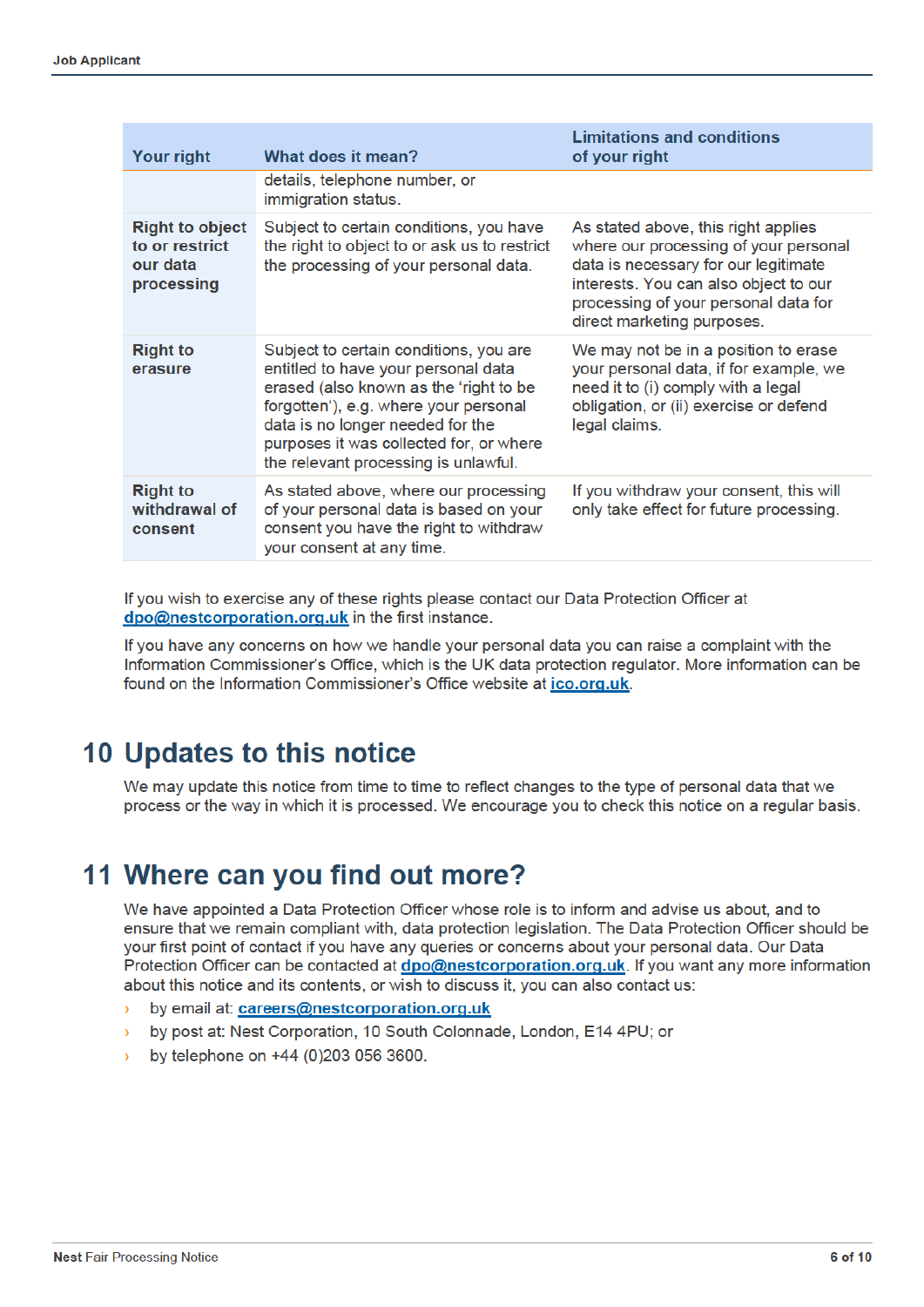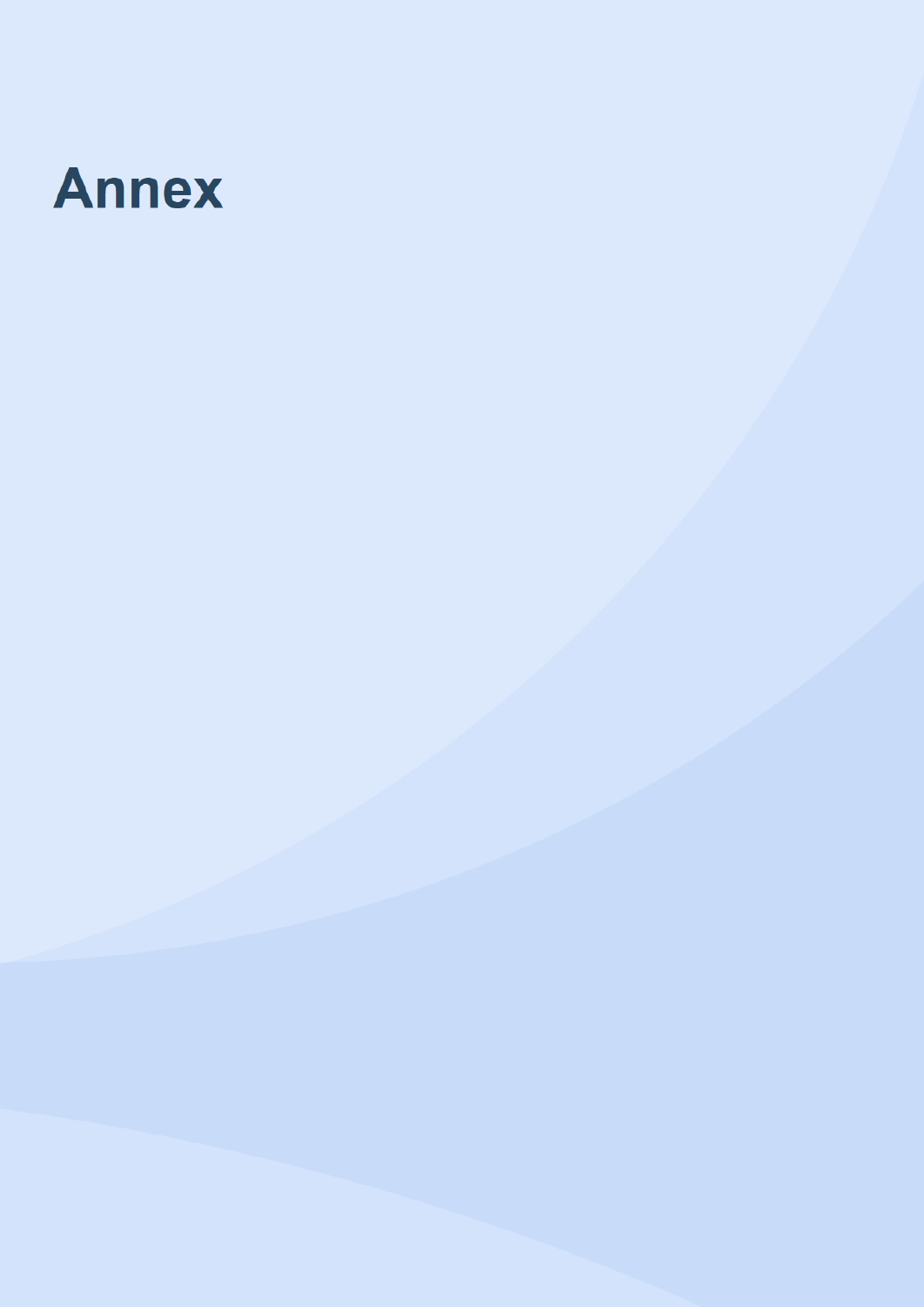# **Job Applicant Privacy Notice Annex**

#### Categories of personal data, their sources and legal basis of use

| <b>Defined term</b>                                                                                                                                                                                                                                                                                                                                                           | <b>Meaning</b>                                                                                                                                                            |                                                                                                     |                                                                                   |  |
|-------------------------------------------------------------------------------------------------------------------------------------------------------------------------------------------------------------------------------------------------------------------------------------------------------------------------------------------------------------------------------|---------------------------------------------------------------------------------------------------------------------------------------------------------------------------|-----------------------------------------------------------------------------------------------------|-----------------------------------------------------------------------------------|--|
| <b>Core ID data</b>                                                                                                                                                                                                                                                                                                                                                           | Title, full name, date of birth (once employed), employee number and job title                                                                                            |                                                                                                     |                                                                                   |  |
| Core contact data                                                                                                                                                                                                                                                                                                                                                             | Personal home address, personal email address, home and personal mobile<br>telephone numbers                                                                              |                                                                                                     |                                                                                   |  |
|                                                                                                                                                                                                                                                                                                                                                                               |                                                                                                                                                                           |                                                                                                     |                                                                                   |  |
| <b>Personal data</b>                                                                                                                                                                                                                                                                                                                                                          |                                                                                                                                                                           | <b>Lawful basis</b>                                                                                 | <b>Source of information</b>                                                      |  |
|                                                                                                                                                                                                                                                                                                                                                                               | <b>Recruitment: application screening and references</b>                                                                                                                  |                                                                                                     |                                                                                   |  |
| Core ID data (title, full name)<br>Core contact data (title, full name, personal<br>home address)                                                                                                                                                                                                                                                                             |                                                                                                                                                                           | Contract                                                                                            | Your application<br><b>Recruitment agencies</b>                                   |  |
| Core contact data (title, full name, personal home<br>phone number, personal mobile phone number,<br>personal email address)<br>Recruitment agent and individual contact name and<br>contact information where relevant<br>Education (including qualifications)<br>Job history and experience<br>Details of referees (title, name, employer, business and<br>contact details) |                                                                                                                                                                           | Public task/interest                                                                                | Your application<br>Recruitment agencies                                          |  |
| Core ID data, core contact data or relevant<br>employer or role so referee can identify applicant<br>subject of reference.<br>Reference from referee (referee's title, name,<br>employer, business and contact details) and their<br>opinion of or requested factual details about the job<br>applicant.                                                                      |                                                                                                                                                                           | <b>Public task/interest</b>                                                                         | Your application<br>Information you<br>provided us<br><b>Referees</b>             |  |
| Test taken (Microsoft package test or situational<br>judgment or numerical test, psychometric testing, video<br>interview clips of candidates) depending on seniority<br>of individual<br>When (date and time) taken<br>(Automated) test results<br>Marking and comments<br>Interview notes and selection matrices                                                            |                                                                                                                                                                           | Public task/interest<br>Consent to psychometric<br>testing and profiling                            | Our recruitment records<br>Our IT records<br><b>Test providers</b>                |  |
| Recruitment: compliance with legal obligations                                                                                                                                                                                                                                                                                                                                |                                                                                                                                                                           |                                                                                                     |                                                                                   |  |
| Disability (discrimination and adjustments)                                                                                                                                                                                                                                                                                                                                   | Right to work documentation (e.g. copy passport, visa)<br>Copies of identification evidence (e.g. passport, driving<br>licence, National ID card including date of birth) | Legal obligation<br>For special personal data<br>(health data and criminal<br>offence related data) | Your application<br>Information you have<br>provided to us<br>DBS search provider |  |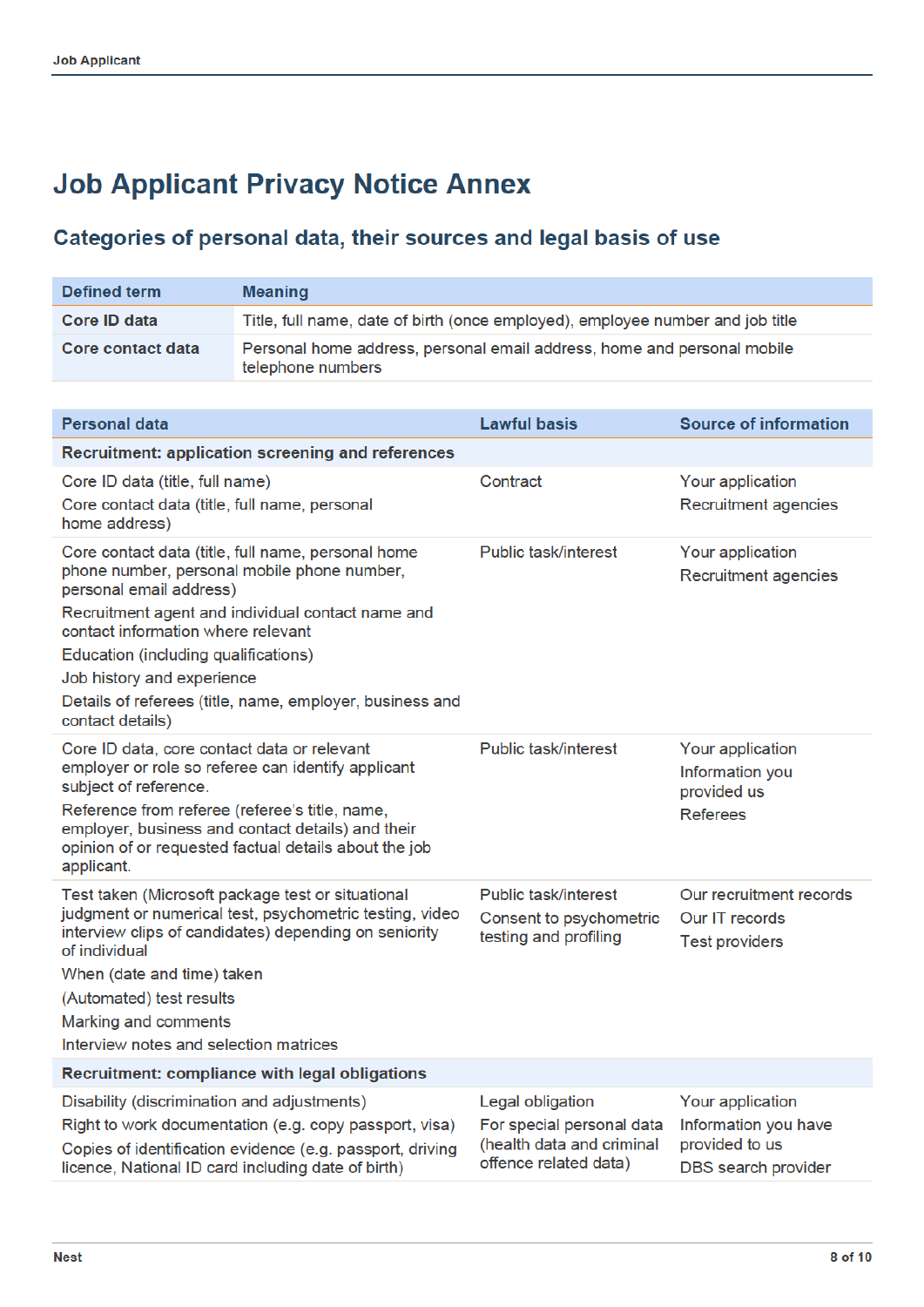I

| <b>Lawful basis</b>                                                                                                                                | <b>Source of information</b>                                                                                                         |  |  |  |
|----------------------------------------------------------------------------------------------------------------------------------------------------|--------------------------------------------------------------------------------------------------------------------------------------|--|--|--|
| obligation                                                                                                                                         | <b>Police Scotland (basic</b><br>check)                                                                                              |  |  |  |
|                                                                                                                                                    |                                                                                                                                      |  |  |  |
|                                                                                                                                                    |                                                                                                                                      |  |  |  |
| For all personal data                                                                                                                              | Your application                                                                                                                     |  |  |  |
| <b>Public task/interest</b>                                                                                                                        | Information you have                                                                                                                 |  |  |  |
| Consent (for non-<br>mandatory criminal<br>checks)                                                                                                 | provided to us                                                                                                                       |  |  |  |
| For special personal data<br>(criminal offence related)                                                                                            |                                                                                                                                      |  |  |  |
| <b>Employment legal</b><br>obligation (duty of care<br>and health and safety<br>obligations)                                                       |                                                                                                                                      |  |  |  |
| Substantial public<br>interest (where not<br>mandatory for FCA<br>compliance)                                                                      |                                                                                                                                      |  |  |  |
|                                                                                                                                                    |                                                                                                                                      |  |  |  |
| Public task/interest                                                                                                                               | Your application<br>Recruitment agencies<br>Publicly available<br>information from<br>professional online<br>resources e.g. LinkedIn |  |  |  |
|                                                                                                                                                    |                                                                                                                                      |  |  |  |
| Public task/interest<br>For ethnicity personal<br>data, substantial public<br>interest                                                             | Your application<br>Information you have<br>provided us with                                                                         |  |  |  |
| Legal compliance and good governance, including complying with binding requests and cooperating<br>with regulators, police and similar authorities |                                                                                                                                      |  |  |  |
| (Legally binding): legal<br>obligation (and for<br>special category data)<br>substantial public interest<br>or legal claims                        | You<br>Third-party courts,<br>authorities and<br>regulators                                                                          |  |  |  |
|                                                                                                                                                    | <b>Employment legal</b><br>Ensuring equal opportunities compliance and for diversity monitoring and reporting                        |  |  |  |